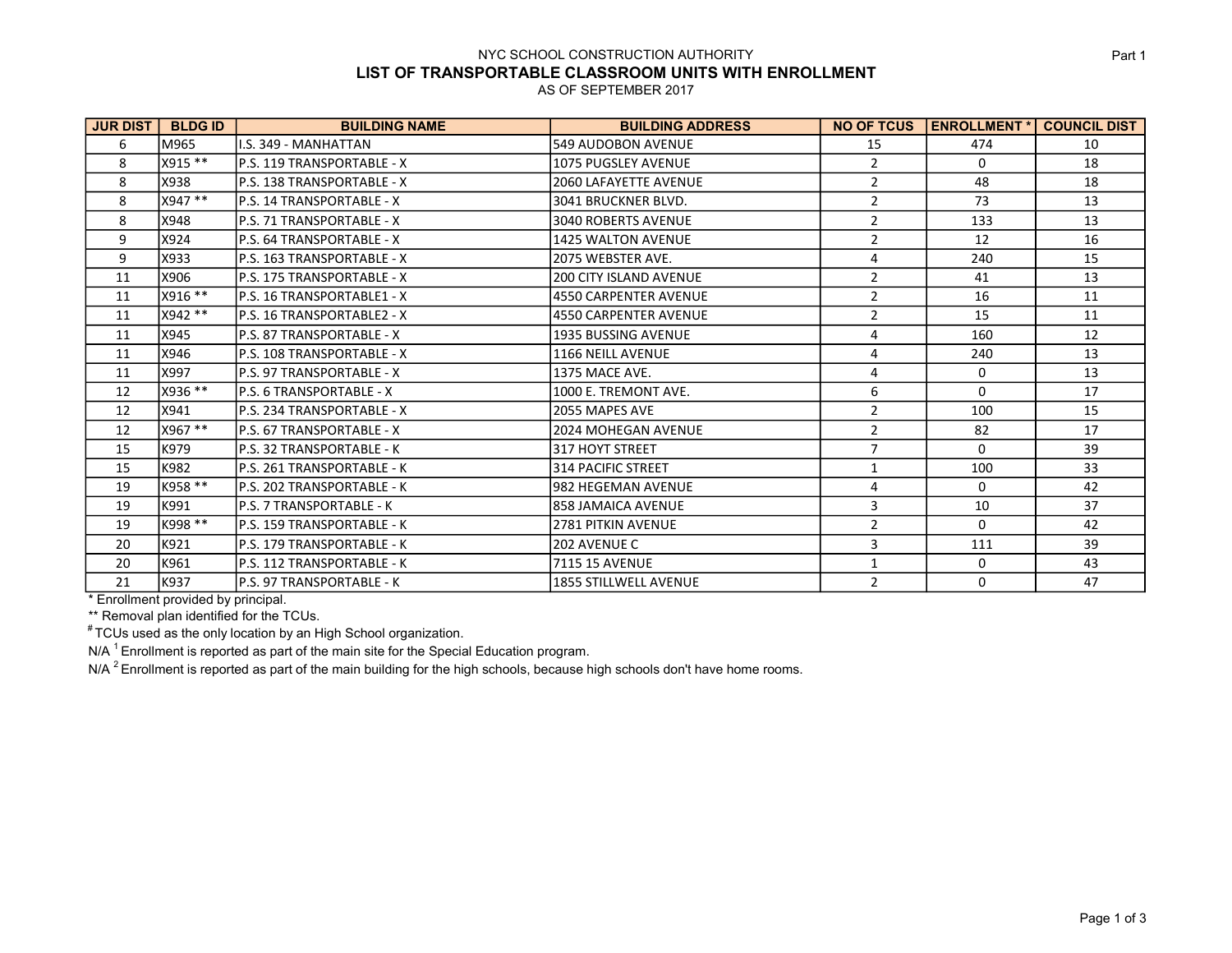## NYC SCHOOL CONSTRUCTION AUTHORITY LIST OF TRANSPORTABLE CLASSROOM UNITS WITH ENROLLMENT

AS OF SEPTEMBER 2017

| <b>JUR DIST</b> | <b>BLDG ID</b> | <b>BUILDING NAME</b>                                              | <b>BUILDING ADDRESS</b>  | <b>NO OF TCUS</b> | <b>ENROLLMENT*</b> | <b>COUNCIL DIST</b> |
|-----------------|----------------|-------------------------------------------------------------------|--------------------------|-------------------|--------------------|---------------------|
| 21              | lk941          | P.S. 209 TRANSPORTABLE - K                                        | 2609 EAST 7TH ST         | $\overline{2}$    | 87                 | 48                  |
| 21              | K951           | P.S. 95 TRANSPORTABLE - K                                         | 345 VAN SICKLEN STREET   | 3                 | 140                | 47                  |
| 21              | K964           | P.S. 253 TRANSPORTABLE - K                                        | 601 OCEANVIEW AVE        | 1                 | 36                 | 48                  |
| 22              | K975           | P.S. 236 TRANSPORTABLE - K                                        | 6302 AVENUE U            | $\overline{2}$    | 0                  | 46                  |
| 24              | Q855           | PRE-K CENTER @ 80-55 CORNISH AVENUE - QUEENS 80-55 CORNISH AVENUE |                          | $\overline{2}$    | 49                 | 25                  |
| 24              | Q906           | PRE-K CENTER @ 41-15 104 STREET - QUEENS                          | 41-15 104 STREET         | $\mathbf 2$       | 67                 | 21                  |
| 24              | Q917           | P.S. 81 TRANSPORTABLE - Q                                         | 559 CYPRESS AVENUE       | 3                 | 0                  | 34                  |
| 24              | O937           | P.S. 143 TRANSPORTABLE - Q                                        | 34-74 113TH STREET       | 3                 | 0                  | 21                  |
| 24              | Q947           | I.S. 125 TRANSPORTABLE - Q                                        | 46-02 47TH AVENUE        | 4                 | 0                  | 26                  |
| 24              | Q974           | PRE-K CENTER @ 109-10 47TH AVENUE - QUEENS                        | 109-10 47TH AVENUE       | 3                 | 87                 | 21                  |
| 25              | Q766 **        | P.S. 79 TRANSPORTABLE - Q                                         | 147-27 15 DRIVE          | $\overline{2}$    | 36                 | 19                  |
| 25              | Q922           | P.S. 32 TRANSPORTABLE - Q                                         | 171-11 35 AVENUE         | $\mathbf{1}$      | 36                 | 19                  |
| 25              | O924           | P.S. 129 TRANSPORTABLE - Q                                        | <b>128-02 7TH AVENUE</b> | $\overline{2}$    | $\Omega$           | 19                  |
| 25              | 0959 **        | P.S. 22 TRANSPORTABLE - Q                                         | 153-33 SANFORD AVENUE    | 1                 | 36                 | 20                  |
| 25              | Q967 **        | P.S. 193 TRANSPORTABLE - Q                                        | 152-20 11 AVENUE         | 1                 | $\mathbf 0$        | 19                  |
| 26              | 10728          | P.S. 41 TRANSPORTABLE - Q                                         | 214-43 35 AVENUE         | $\overline{2}$    | 87                 | 19                  |
| 27              | 0727           | P.S. 106 TRANSPORTABLE - Q                                        | 180 BEACH 35 STREET      | 1                 | 0                  | 31                  |
| 27              | Q920 **        | P.S. 43 TRANSPORTABLE - Q                                         | 160 BEACH 29TH STREET    | 5                 | 0                  | 31                  |
| 27              | Q976           | P.S. 155 TRANSPORTABLE - Q                                        | 130-02 115TH AVE         | $\overline{2}$    | 0                  | 28                  |
| 27              | Q983           | P.S. 232 TRANSPORTABLE - Q                                        | 153-23 83RD STRET        | $\mathbf 2$       | 100                | 32                  |
| 27              | Q986           | P.S. 96 TRANSPORTABLE - Q                                         | 130-01 ROCKAWAY BLVD     | $\mathbf{1}$      | 36                 | 28                  |
| 27              | Q987 **        | lP.S. 146 TRANSPORTABLE - Q                                       | 98-01 159TH AVE          | $\mathbf{1}$      | 0                  | 32                  |
| 27              | lQ989 **       | P.S. 66 TRANSPORTABLE - Q                                         | 85-11 102ND STREET       | $\mathbf{1}$      | 36                 | 32                  |
| 27              | Q995           | lP.S. 56 TRANSPORTABLE - Q                                        | 86-10 114TH STREET       | $\mathbf{1}$      | $\mathbf 0$        | 32                  |
| 28              | Q694 **        | P.S. 144 TRANSPORTABLE - Q                                        | 93-02 69 AVENUE          | $\mathbf{1}$      | 60                 | 28                  |
| 28              | lQ935          | lP.S. 174 TRANSPORTABLE - Q                                       | 65-10 DIETERLE CRESCENT  | $\overline{2}$    | 80                 | 29                  |
| 28              | Q956 **        | lp.s. 206 TRANSPORTABLE - Q                                       | 61-02 98TH STREET        | $\overline{2}$    | 93                 | 29                  |
| 28              | Q958           | P.S. 160 TRANSPORTABLE - Q                                        | 109-59 INWOOD STREET     | 4                 | 72                 | 28                  |
| 28              | Q962 **        | P.S. 30 TRANSPORTABLE - Q                                         | 126-10 BEDELL STREET     | $\overline{2}$    | $\mathbf 0$        | 28                  |

\* Enrollment provided by principal.

\*\* Removal plan identified for the TCUs.

 $*$  TCUs used as the only location by an High School organization.

N/A  $^1$  Enrollment is reported as part of the main site for the Special Education program.

N/A  $^2$  Enrollment is reported as part of the main building for the high schools, because high schools don't have home rooms.